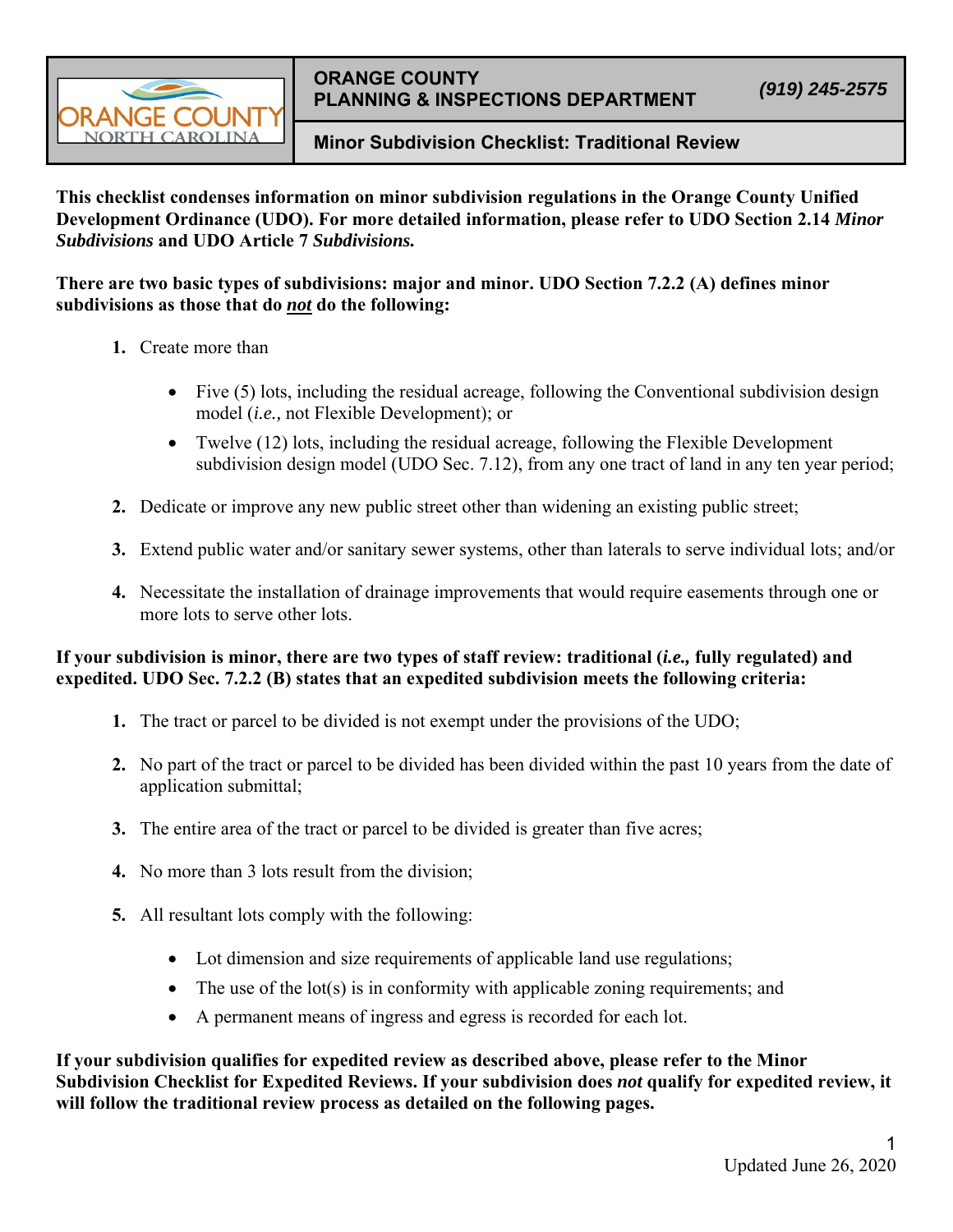| <b>Phase 1: Concept Plan</b>                        |                                                                                                                                                                                                                                                                                                                                                                                                                                                            |                 |     |  |
|-----------------------------------------------------|------------------------------------------------------------------------------------------------------------------------------------------------------------------------------------------------------------------------------------------------------------------------------------------------------------------------------------------------------------------------------------------------------------------------------------------------------------|-----------------|-----|--|
| <b>Step</b>                                         | <b>Step Detail</b>                                                                                                                                                                                                                                                                                                                                                                                                                                         | <b>Complete</b> | N/A |  |
| 1. Contact Current Planning<br>$(919 - 245 - 2575)$ | Discuss your subdivision idea with a planner before submitting an application. A<br>planner can tell you if your plan will meet County subdivision regulations or if<br>you need to make changes.                                                                                                                                                                                                                                                          |                 |     |  |
| 2. Get a Site Assessment<br>from Current Planning   | A Site Assessment is a reference document that Current Planning prepares for<br>you. It combines data from GIS, the Register of Deeds, and the Unified<br>Development Ordinance (UDO). It helps you understand your property, and it<br>helps staff process applications faster.                                                                                                                                                                           |                 |     |  |
| 3. Prepare your Concept<br><b>Plan</b>              | A Concept Plan, also called a Sketch Plan, is a rough draft of your subdivision<br>plat. As the name suggests, you can sketch the Concept Plan by hand. The plan<br>should be drawn to scale (e.g., $1'' = 100'$ ). It should also show the approximate<br>acreages, property lines, and road access points for each lot.                                                                                                                                  |                 |     |  |
| 4. Contact Environmental<br>Health (919-245-2360)   | Environmental Health will need to verify that your proposed lots have septic<br>capacity. You will likely need to apply for Improvement Permits for your<br>proposed lots. Environmental Health will need a copy of your Concept Plan with<br>any permit applications.<br>Note: You do not need to contact Environmental Health at this stage if your lots<br>will have sewer service. Please forward proof of sewer service to Current<br>Planning staff. |                 |     |  |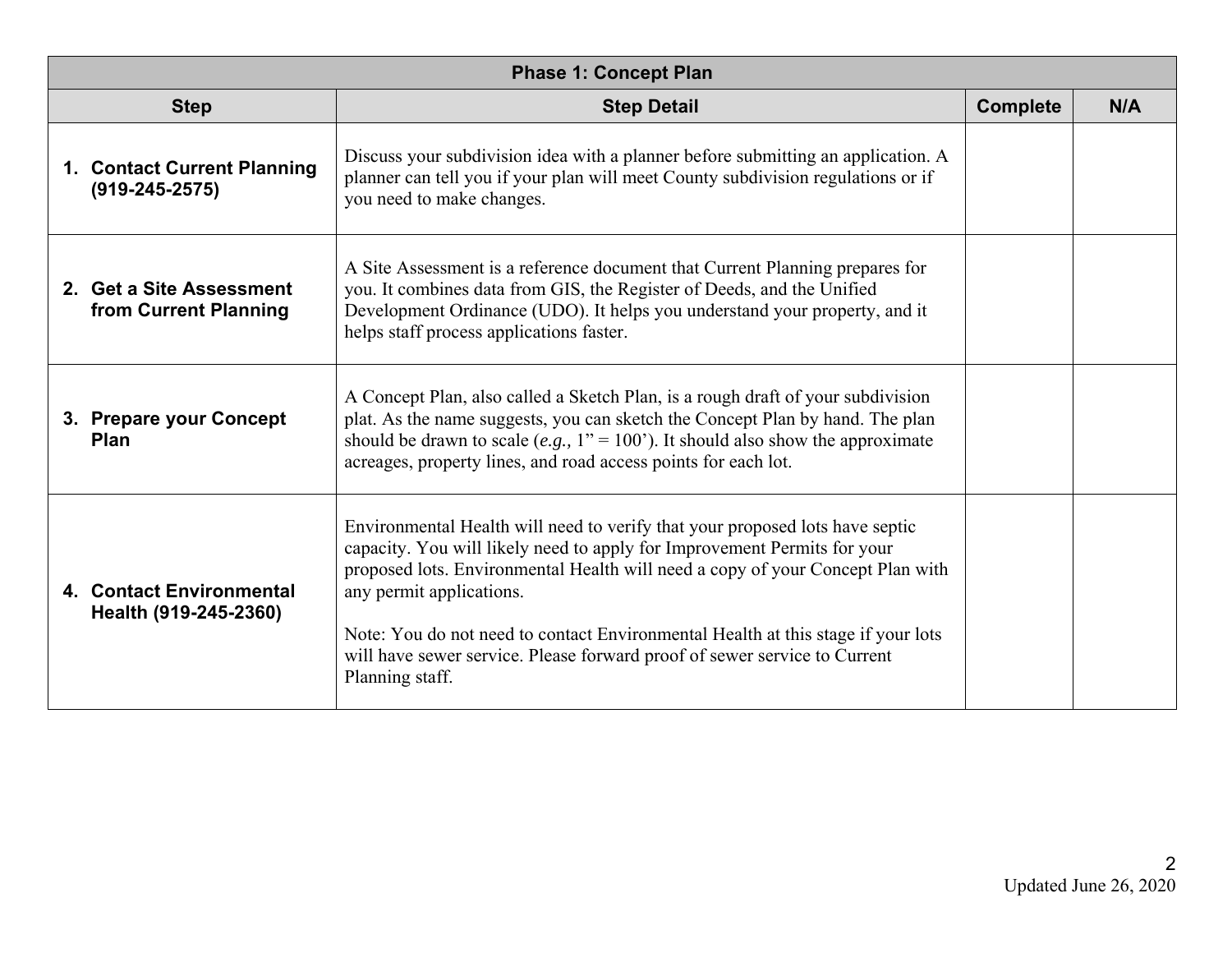| <b>Phase 1: Concept Plan</b>                                                     |                                                                                                                                                                                                                                                                                                                                                                                                                                                                                                                                                                   |                 |     |  |  |
|----------------------------------------------------------------------------------|-------------------------------------------------------------------------------------------------------------------------------------------------------------------------------------------------------------------------------------------------------------------------------------------------------------------------------------------------------------------------------------------------------------------------------------------------------------------------------------------------------------------------------------------------------------------|-----------------|-----|--|--|
| <b>Step</b>                                                                      | <b>Step Detail</b>                                                                                                                                                                                                                                                                                                                                                                                                                                                                                                                                                | <b>Complete</b> | N/A |  |  |
| 5. Submit your Concept Plan<br>application package to<br><b>Current Planning</b> | The package should include the following:<br>A Minor Subdivision Concept Plan application signed by the property<br>owner(s);<br>\$140 review fee;<br>Your Concept Plan as described in Step 3; and<br>Private Road Justification, if required under UDO Sec. 7.8.4.<br>You can pay the review fee with cash, check, or credit card. Please make checks<br>payable to Orange County.                                                                                                                                                                              |                 |     |  |  |
| <b>6. Development Advisory</b><br><b>Committee (DAC) Review</b><br>and Approval  | Planning staff will present your Concept Plan to the Development Advisory<br>Committee (DAC). The DAC is a group of representatives from various County<br>departments, such as Environmental Health, the Fire Marshal, Planning, and<br>Solid Waste. The DAC meets twice a month. The meetings are internal, so you<br>will not need to attend.<br>After the meeting, Planning staff will prepare a letter for you. The letter will say<br>whether the DAC approved or denied the plan. It will also include the<br>committee's comments and explain next steps. |                 |     |  |  |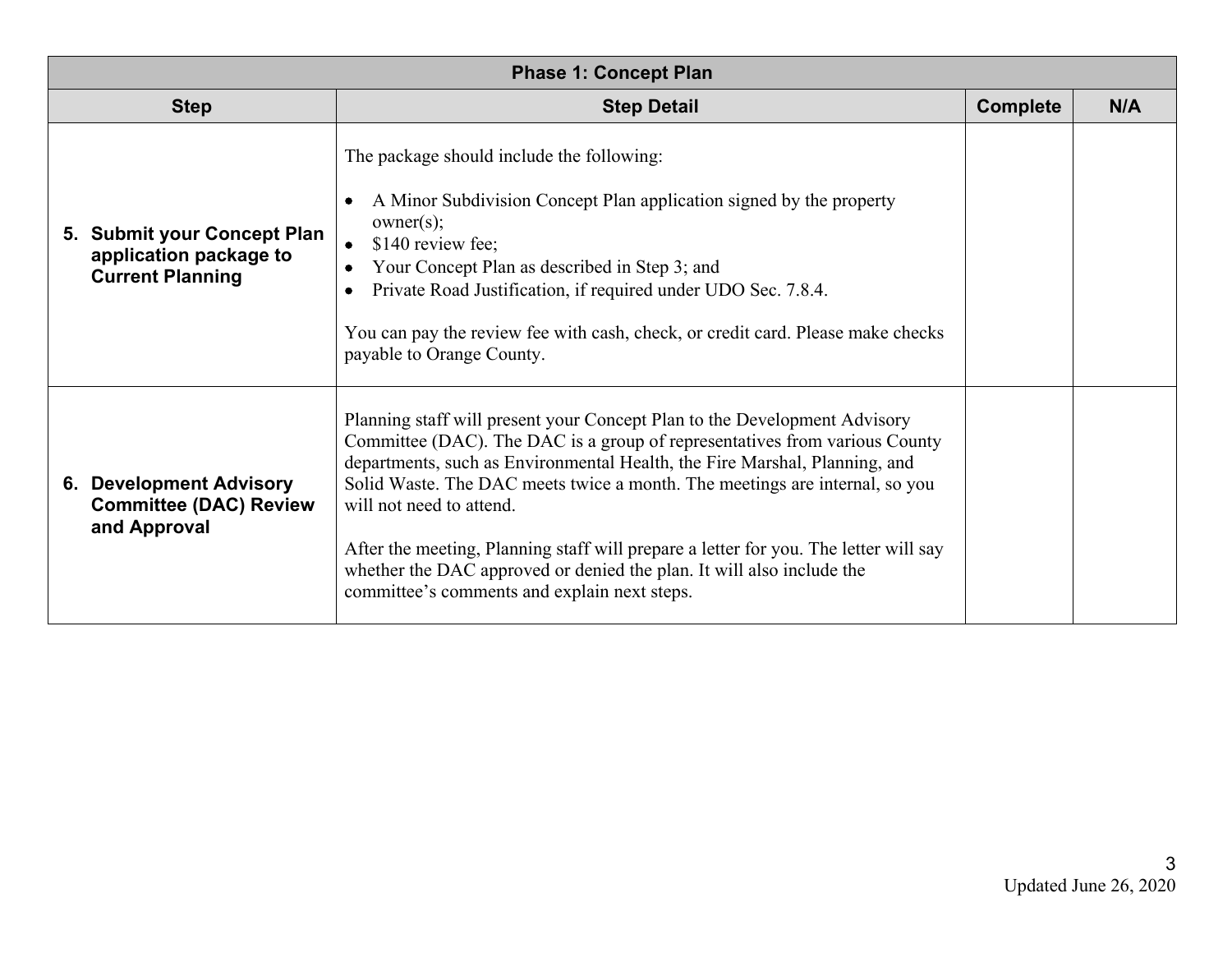| <b>Phase 2: Final Plat</b>                                                     |                                                                                                                                                                                                                                                                                                                                                                                                                                                                                                                     |                 |     |  |
|--------------------------------------------------------------------------------|---------------------------------------------------------------------------------------------------------------------------------------------------------------------------------------------------------------------------------------------------------------------------------------------------------------------------------------------------------------------------------------------------------------------------------------------------------------------------------------------------------------------|-----------------|-----|--|
| <b>Step</b>                                                                    | <b>Step Detail</b>                                                                                                                                                                                                                                                                                                                                                                                                                                                                                                  | <b>Complete</b> | N/A |  |
| 1. Hire a surveyor to prepare<br>your Preliminary Plat                         | The Preliminary Plat is a draft subdivision map. It is a draft of the Final Plat,<br>which is the map you record with the Register of Deeds. It needs to<br>Be prepared by a professional land surveyor;<br>$\bullet$<br>Be drawn to meet recording requirements; and<br>Address any comments the DAC had on the Concept Plan.                                                                                                                                                                                      |                 |     |  |
| 2. Submit your Final Plat<br>application package to<br><b>Current Planning</b> | The package needs to include the following:<br>A Minor Subdivision Final Plat application signed by the property owner(s);<br>\$140 review fee;<br>$\bullet$<br>The Preliminary Plat as described above; and<br>A Landscape Plan consistent with UDO Sec. 6.8.                                                                                                                                                                                                                                                      |                 |     |  |
| 3. Development Advisory<br><b>Committee (DAC) Review</b><br>and Approval       | The DAC will review the Preliminary Plat and provide comment before your<br>surveyor prints the Final (Mylar) Plat. The DAC meets twice a month. The<br>meetings are internal, so you will not need to attend.<br>After the meeting, Planning staff will prepare a letter for you. It will include the<br>committee's comments and explain final steps. It will also indicate if you need to<br>record any supplemental documents with your Final Plat, such as a Road<br>Maintenance Agreement for a private road. |                 |     |  |
| 4. Obtain permits from<br><b>Environmental Health</b><br>$(919 - 245 - 2360)$  | If your lots will have septic systems, Environmental Health will need to sign your<br>Final Plat before you can record it with the Register of Deeds. Please finish your<br>permitting with Environmental Health before your surveyor prints the Final Plat.                                                                                                                                                                                                                                                        |                 |     |  |